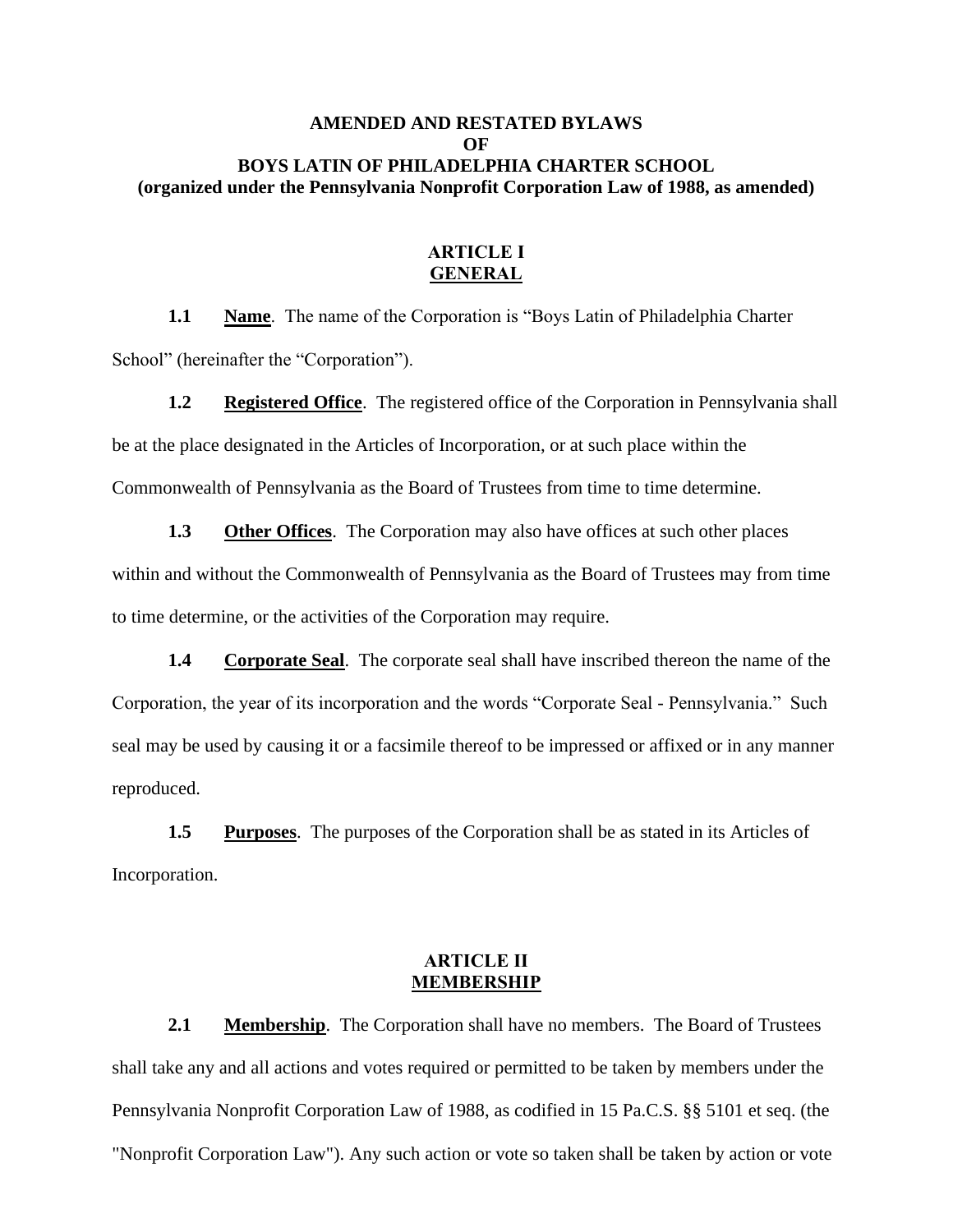of the same percentage or number of trustees of the Corporation as would be required of members so acting or voting. References to members in these Bylaws shall refer to the Board so acting or voting.

# **ARTICLE III BOARD OF TRUSTEES**

#### **3.1 General Powers.**

The business and affairs of the Corporation shall be managed by the Board of Trustees and all powers of the Corporation are hereby granted to and vested in the Board of Trustees, except as otherwise provided in these Bylaws, the Articles of Incorporation or by the laws of the Commonwealth of Pennsylvania

#### **3.2 Number, Qualifications, Election and Term of Office.**

The Board of Trustees (collectively, the "Board", or the "Board of Trustees"), shall consist of not fewer than seven (7) trustees and not more than twenty-four (24) trustees (each, individually, a "Trustee"), as shall be determined from time to time by the Board. Trustees should have a recognized ability to participate effectively in fulfilling the responsibilities of the Board of Trustees. Trustees need not be residents of Pennsylvania. No member of the board of the School District of Philadelphia shall serve on the Board. The Trustees and Officers (Chairman, Secretary, and Treasurer) shall be elected by the majority vote of the Board.

A Trustee shall hold office for two (2) terms of three (3) years. The Trustee's second term is subject to re-nomination by the Board Governance Committee and election by the Board.

Any Trustee may resign at any time upon written notice to the Board Chairman.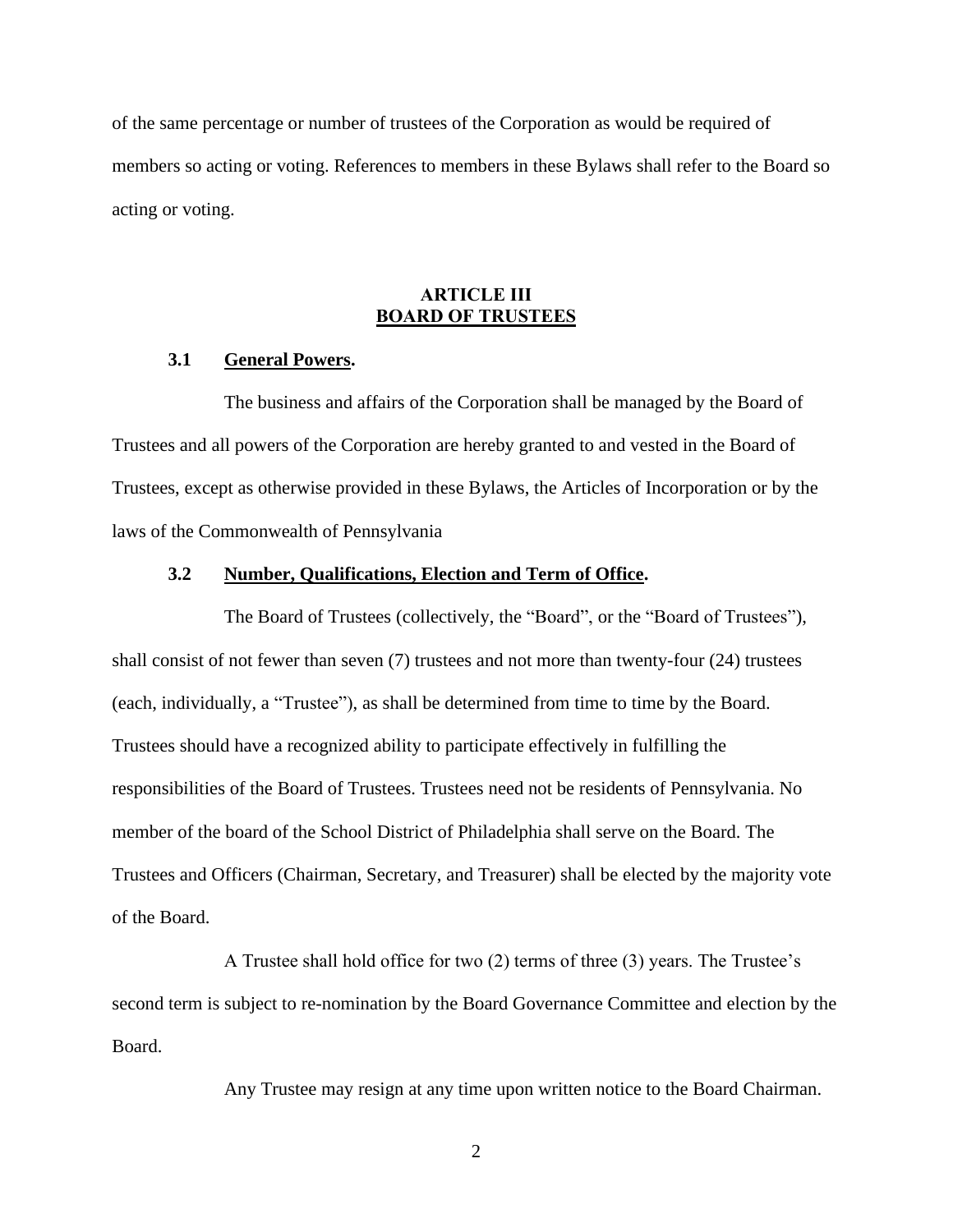The resignation shall be effective upon receipt or at such subsequent time as shall be specified in the notice of resignation. The Board, by a two-thirds  $(2/3rds)$  vote of the Trustees present at any meeting of the Board, may remove any Trustee from office for failing to attend meetings or perform his or her duties as a Trustee of the School. The Board shall give written notice to such Trustee prior to his or her removal.

**3.3 Removal**. The Board may remove a trustee from office by declaring his or her office vacant, if he or she: (a) is declared of unsound mind by an order of court; (b) is convicted of felony; or (c) fails to perform his or her duties as outlined in the Pennsylvania Charter School Law, being 15 Pa.C.S. §§ 17-1701-A et seq. (the "Charter School Law"). Further, the Board may declare vacant the office of a trustee if, within sixty (60) days after notice of his or her selection, he or she does not accept such office either in writing or by attending a meeting of the Board, and does not fulfill such other requirements of qualification as these Bylaws may specify. A member of the Board who is convicted of a felony or any crime involving moral turpitude shall be immediately disqualified from serving on the Board.

A court of competent jurisdiction may, upon petition of any trustee, remove from office any trustee in case of fraudulent or dishonest acts, or gross abuse of authority or discretion with reference to the Corporation, or for any other proper cause, and may bar from office any trustee so removed for a period prescribed by the court. The Corporation shall be made a party to such action.

**3.4 Vacancies**. Vacancies in the Board of Trustees, including vacancies resulting from an increase in the authorized number of Trustees, shall be filled by election by a majority of the remaining members of the Board of Trustees, even if the number remaining on the Board is less than a quorum. Any Trustee so elected shall serve for the balance of the unexpired term to which he or she is elected.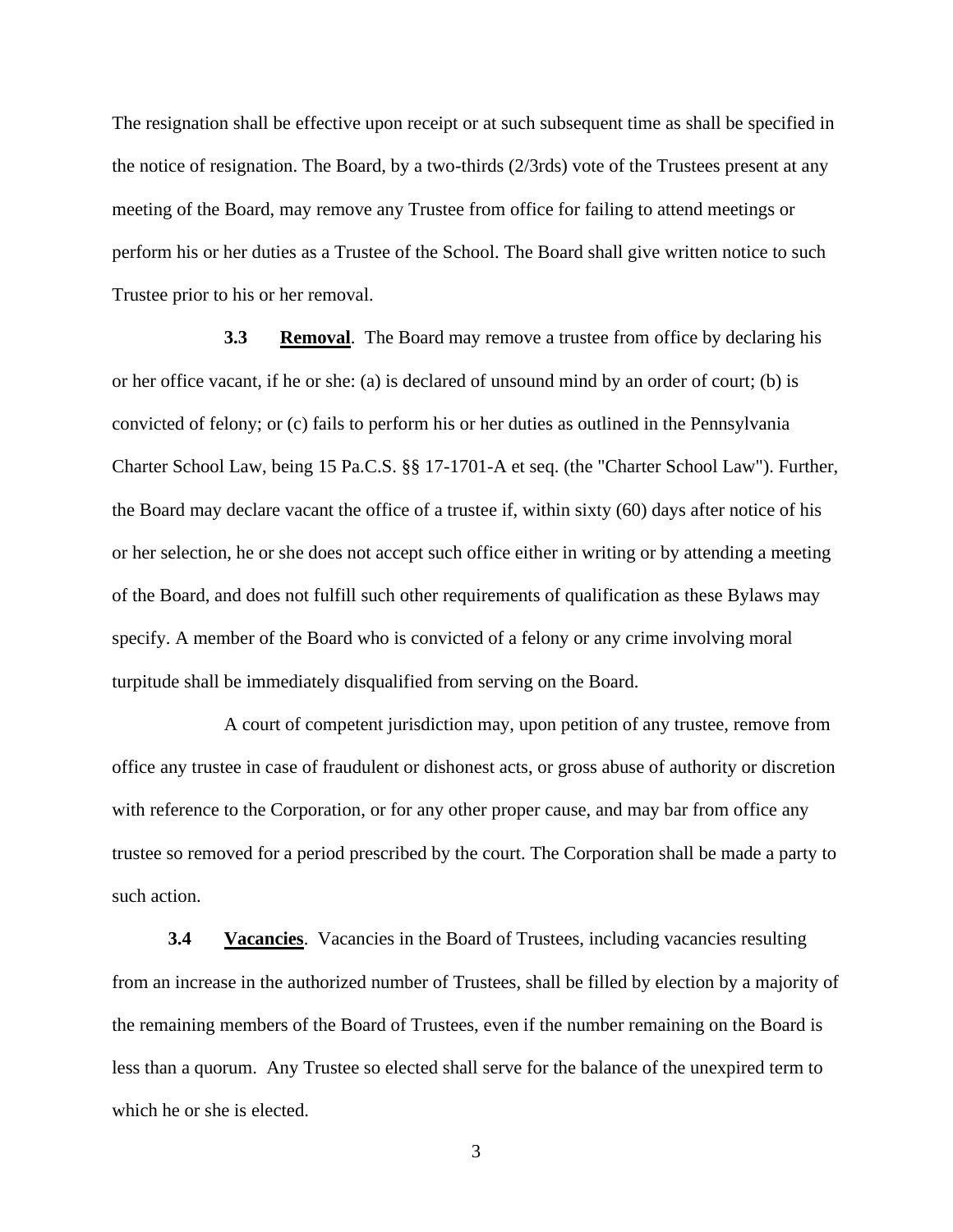**3.5 Place of Meetings**. The meetings of the Board of Trustees may be held at such place within the City of Philadelphia as a majority of the Trustees may from time to time by resolution determine, or as may be designated in the notice or waiver of notice of a particular meeting. In the absence of specification, such meetings shall be held at the registered office of the Corporation. Notice of meetings shall be given to each Trustee at least five days before the meeting. Notice of any meeting may be waived by a written consent signed by all Trustees. Notice of a special meeting shall state the business to come before the meeting.

**3.6 Annual Meeting**. An annual meeting of the Board of Trustees shall be held each year at such time as the Board may by resolution determine, for the purpose of electing Trustees and Officers and the transaction of such other business as may be properly brought before the meeting provided that any such annual meeting must comply with all applicable laws requiring such meetings to be announced or open to the public.

**3.7 Regular Meetings**. Regular meetings of the Board of Trustees may be held at such times as the Board may by resolution determine but not less often than once each calendar month and further provided that any such regular meeting must comply with all applicable laws requiring such meetings to be announced or open to the public. If any day fixed for a regular meeting shall be a legal holiday, then the meeting shall be held at the same hour and place on the next succeeding business day.

**3.8 Special Meetings**. Special meetings of the Board of Trustees may be called at any time by the Chairman, or upon the written request of at least one-half of the Trustees delivered to the Secretary. Any such request by the Trustees shall state the time and place of the proposed meeting, and upon receipt of such request it shall be the duty of the Secretary to issue the call for such meeting promptly. If the Secretary shall neglect to issue such call, the Trustees making the request may issue the call. Notice to a trustee of any meeting shall be deemed to be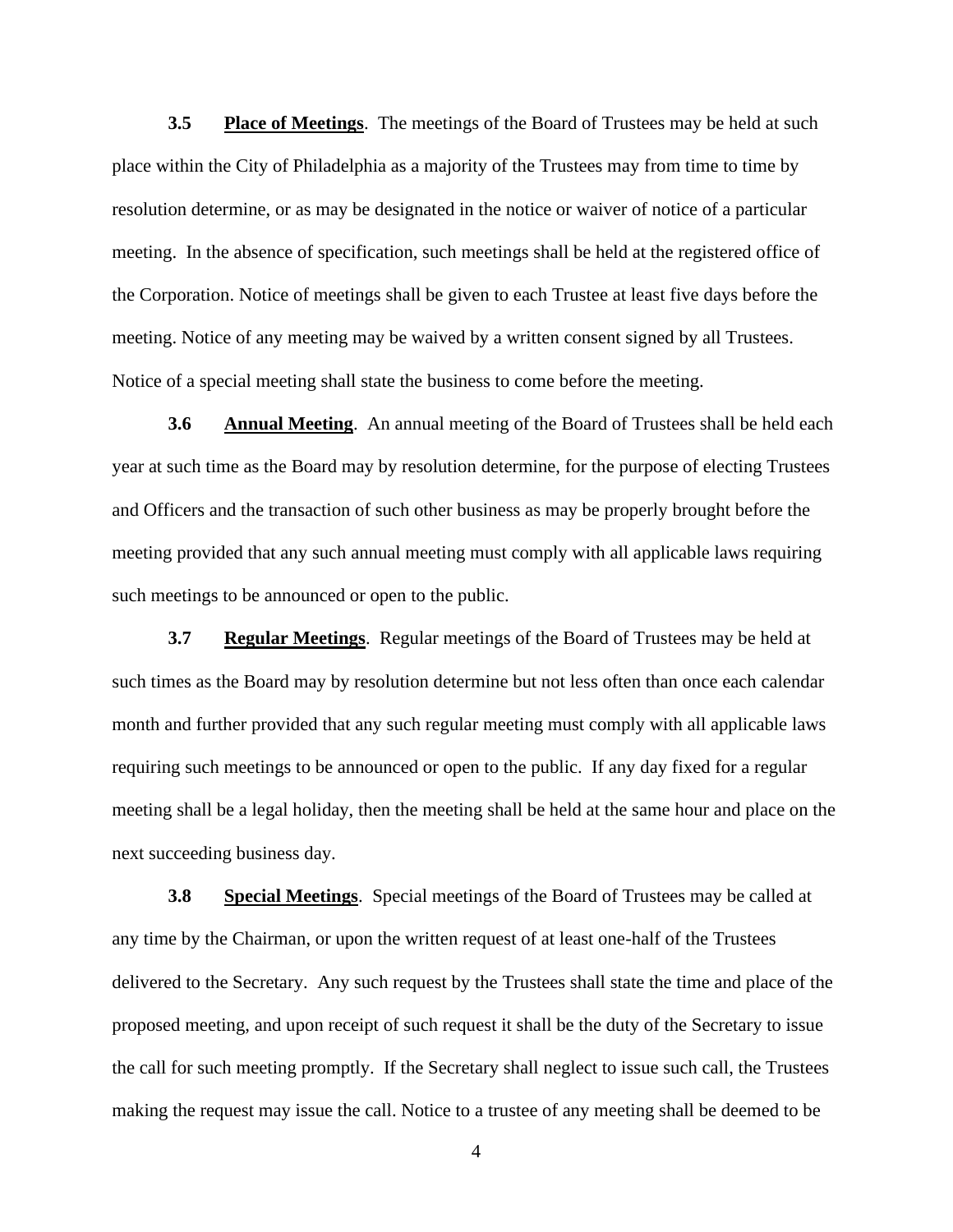sufficient if given personally or by mail not less than five (5) days prior to such meeting.

Attendance of a trustee at a meeting constitutes a waiver of notice of the meeting, except where a trustee attends a meeting for the express purpose of objecting, at the beginning of the meeting, to the transaction of any business because the meeting was not lawfully called or convened. Notwithstanding anything to the contrary, any special meeting must comply with all applicable laws requiring such meetings to be announced or open to the public.

**3.9 Quorum**. A majority of the total number of the whole Board of Trustees shall constitute a quorum at all meetings of the Board of Trustees.

In the event one or more of the Trustees shall be disqualified to vote at any meeting, then the required quorum shall be reduced by one for each such Trustee so disqualified; provided, however, that in no case shall less than one-third (1/3) of the number so fixed constitute a quorum. If a quorum shall not be present at any meeting of the Board of Trustees, the Trustees present thereat may adjourn the meeting from time to time, without notice, other than an announcement at the meeting, until a quorum shall be present.

**3.10 Teleconference; Action by Trustees in Lieu of a Meeting**. The Board may permit any or all trustees to participate in an annual, regular or special meeting by, or conduct such meeting through the use of a conference telephone or similar communications equipment by which all persons participating in the meeting can hear each other, provided that all participants are advised of the communications equipment, and the names of the participants are divulged to all participants. Participation in a meeting pursuant to this section constitutes presence in person at the meeting. Unless otherwise restricted by the Articles of Incorporation, any action required or permitted to be taken at any meeting of the Board of Trustees or any committee thereof may be taken without a meeting, if all members of the Board or committee, as the case may be,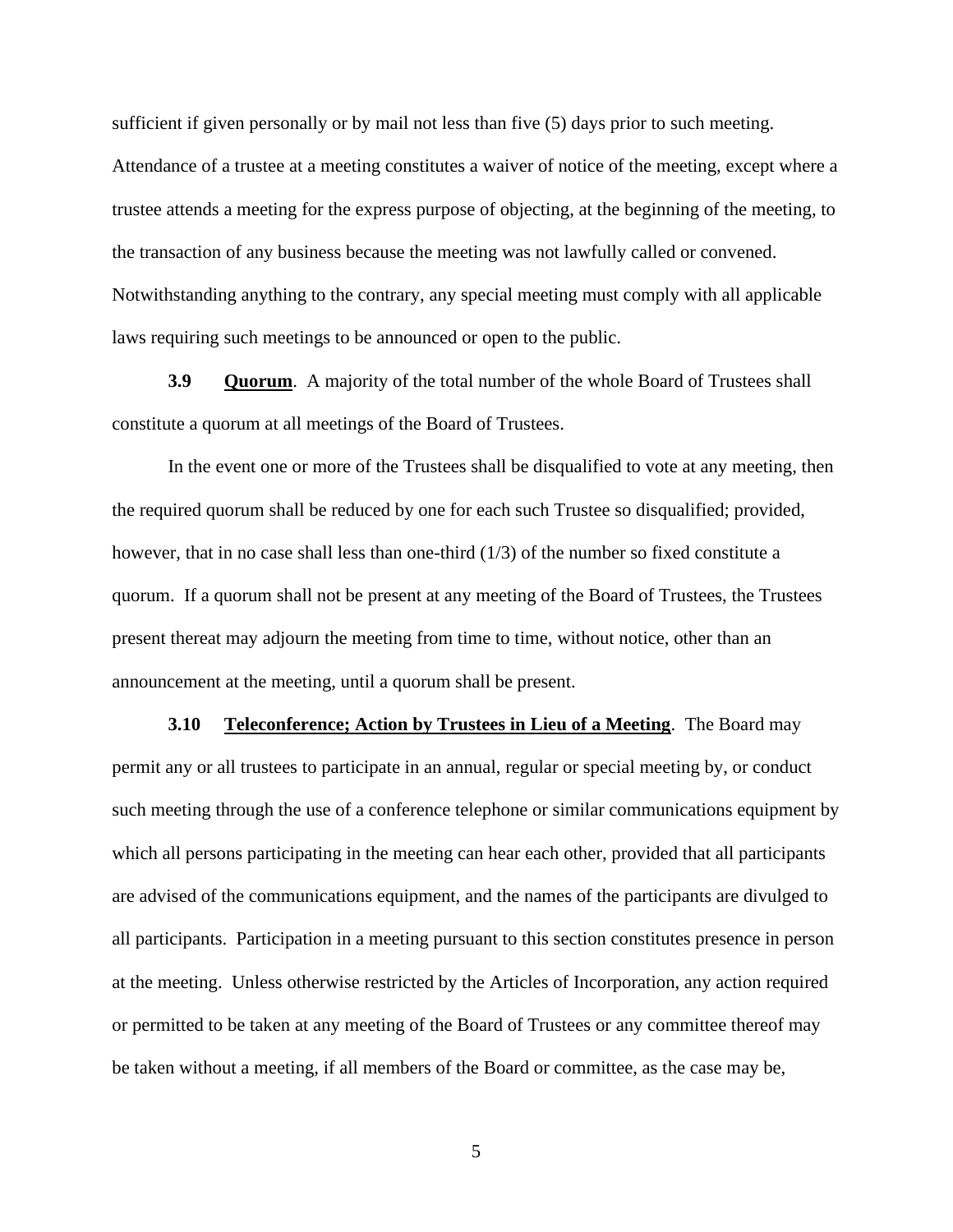consent thereto in writing, and the writing or writings are filed with the minutes of the proceeding of the Board or committee.

**3.11 Compliance with Sunshine Act.** The Board shall comply with Pennsylvania's Sunshine Act, being 65 Pa.C.S. §§ 272 et seq.

**3.12 No Compensation of Trustees; No Business Dealings**. Trustees may not be paid any compensation for their services to the Corporation, including their attendance at meetings. No Trustee may have any business dealings with the Corporation, whether in a personal capacity or through any entity in which a Trustee is a direct or indirect owner, shareholder or partner. No Trustee may be employed in any capacity by the Corporation

**3.13 Committees**. The Board may, by resolution adopted by a majority of the trustees in office, establish one or more committees of the Board as are deemed desirable, including an executive committee and/or one or more other committees. The Board may from time to time designate or alter, within the limits permitted by this Section, the duties and powers of such committees or change their membership, and it may at any time abolish such committees or any of them.

Any committee shall be vested with such powers of the Board as the Board may determine in the vote establishing such committee or in a subsequent vote of a majority of trustees then in office, provided, however, that no such committee shall have any power prohibited by law or the Articles of Incorporation, or the power:

(1) to authorize distributions;

(2) to sell, lease, exchange, pledge or transfer all or substantially all of the Corporation's property and assets;

(3) to amend or repeal any resolution of the Board;

(4) to adopt, amend, or repeal these Bylaws;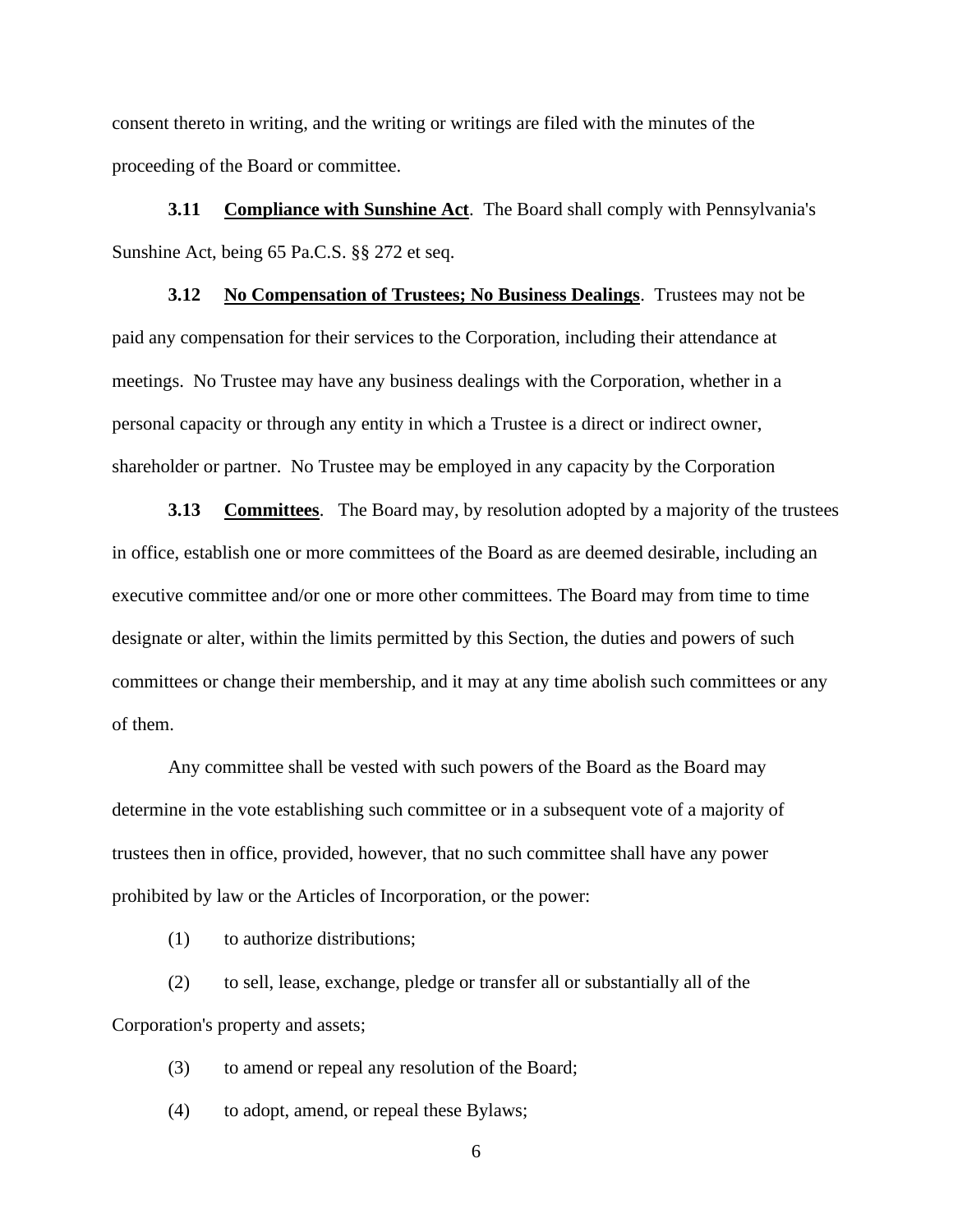(5) to adopt, amend or repeal the Articles of Incorporation;

(6) to adopt an agreement of merger, consolidation or dissolution;

(7) to elect, appoint or remove trustees or fill vacancies on the Board or any of its committees;

(8) to act on matters committed by these Bylaws or a resolution of the Board to another committee of the Board; or

(9) to fix compensation of the trustees for serving on the Board or on a committee; and provided further, that the fact that a particular power appears in the foregoing enumeration of powers denied to committees of the Board shall not be construed to override by implication any other provision of the Articles of Incorporation or these Bylaws, limiting or denying to the Board the right to exercise such power.

Each member of a committee shall hold office until the next annual meeting of the Board (or until such other time as the Board may determine, either in the vote establishing the committee or at the election of such member) and until his or her successor is elected and qualified, or until he or she sooner dies, resigns, is removed, or is replaced by change of membership, or until the committee is sooner abolished by the Board.

A majority of the members of any committee, but not fewer than two, shall constitute a quorum for the transaction of business, but any meeting may be adjourned from time to time by a majority of the votes cast upon the question, whether or not a quorum is present, and the meeting may be held as adjourned without further notice. Each committee may make rules not inconsistent herewith for the holding and conduct of its meetings, but unless otherwise provided in such rules, its meetings shall be held and conducted in the same manner, as nearly as may be, as is provided in these Bylaws for meetings of the Board. The Board shall have the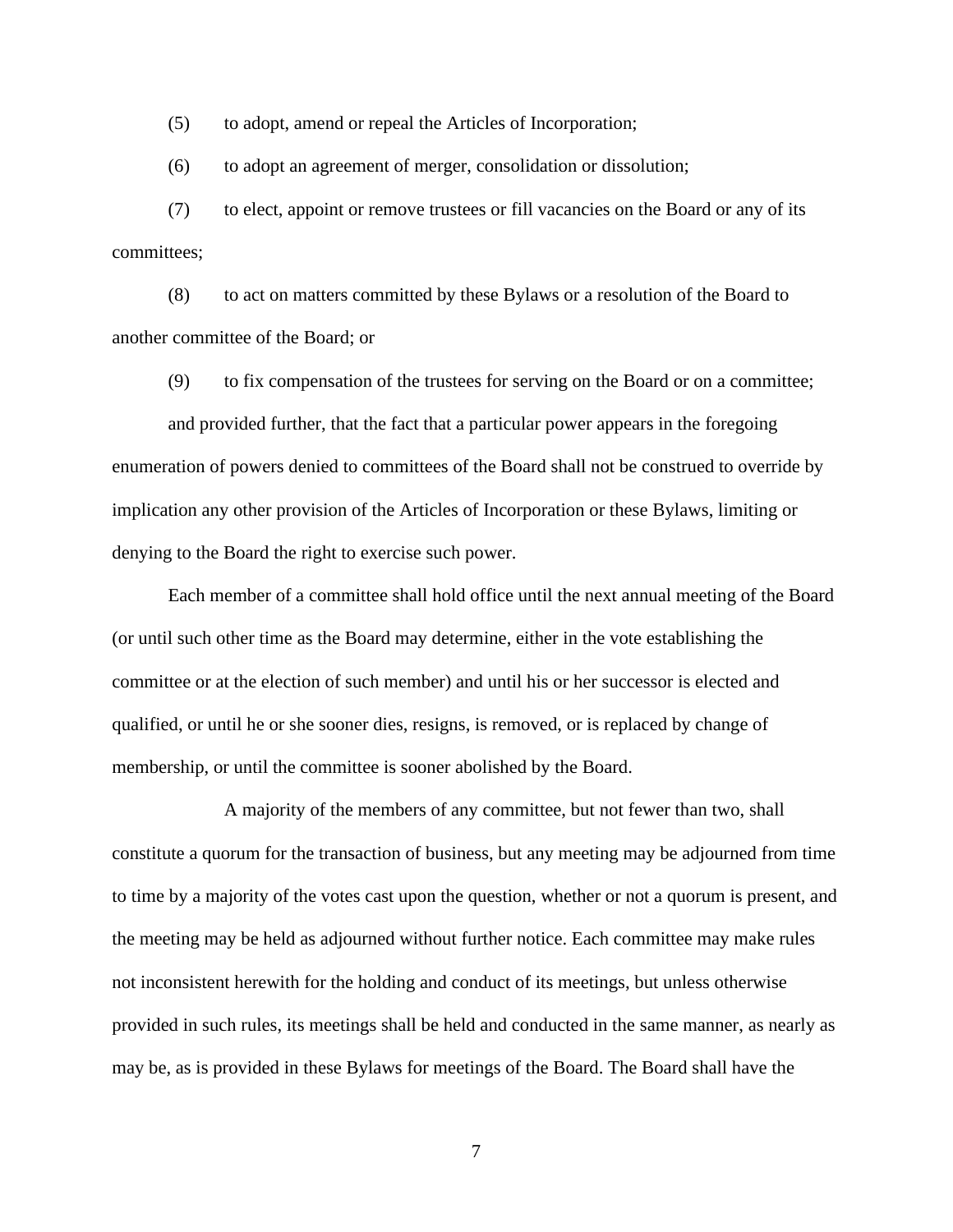power to rescind any vote or resolution of any committee; provided, however, that no rights of third parties shall be impaired by such rescission.

### **ARTICLE IV OFFICERS**

**4.1 Officers**. The officers of the Corporation shall be natural persons of full age, and there shall be a Chairman, a Secretary and a Treasurer, all of whom shall be Trustees currently in office and shall be elected as officers by the Board of Trustees at their annual meeting or at a special meeting called for such purpose. In addition, as the Board of Trustees may determine necessary, there may also be one or more Vice Chairmen and assistant officers.

In addition to the powers and duties prescribed by these Bylaws, the officers shall have such authority and shall perform such duties as from time to time shall be prescribed by the Board of Trustees. The Board of Trustees may add to the corporate title of any officer (other than the Chairman) a functional title in word or words descriptive of his of her powers or the general character of his or her duties.

**4.2 Selection of Officers**. The Chairman, Vice Chairman/Chairmen (if any),

Secretary and Treasurer shall be elected by the Board of Trustees and shall serve for a three (3) year term, renewable for up to two (2) terms subject to affirmation by the Board of Trustees. Any two or more offices may be held by the same person, except the offices of Chairman and Secretary may not be held simultaneously. At the end of the term, the Trustees shall vote either to reelect the current Chairman or elect a new Chairman, by a majority. All Vice Chairmen and assistant officers shall be elected at such times and for such terms as the Board of Trustees may determine. Any vacancy in any office shall be filled by the Board.

#### **4.3 Duties and Functions**.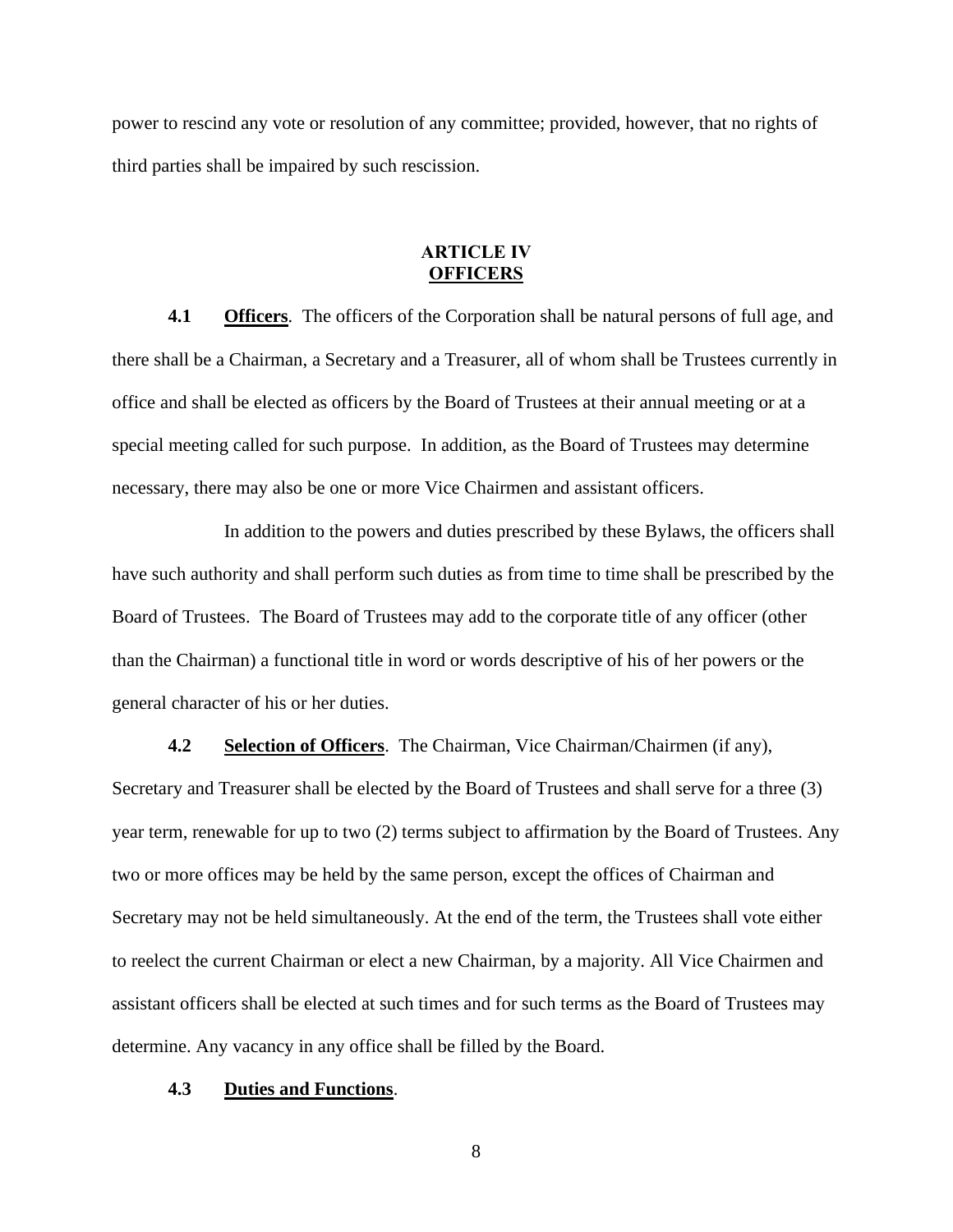#### A. Chairman.

The Chairman shall be the chief executive officer of the Corporation and shall have general charge and supervision of the business, property and affairs of the Corporation unless otherwise provided by law, the Articles of Incorporation, these Bylaws, or a specific vote of the Board. The Chairman shall preside at all meetings of the Board at which he or she is present except as otherwise voted by the Board.

The Chairman shall be responsible for presenting to the trustees an annual report of the Board, verified by the Chairman and Treasurer, showing in appropriate detail the following: (a) the assets and liabilities of the Corporation as of the end of the fiscal year immediately preceding the date of the report; (b) the principal changes in assets and liabilities during the year immediately preceding the date of the report; (c) the revenue or receipts of the Corporation, both unrestricted and restricted to particular purposes, for the year immediately preceding the date of the report; and (d) the expenses or disbursements of the Corporation, for both general and restricted purposes, during the year immediately preceding the date of the report.

B. Secretary. The Secretary shall: (a) notify the trustees of Board meetings in accordance with these Bylaws; (b) attend all meetings of the Board; (c) record all proceedings of the trustees in books to be kept therefor; (d) have custody of the Corporation's records, documents and valuable papers, including a copy of these Bylaws reflecting all amendments thereto to date and certified by the Secretary; (e) have custody of the corporate seal and be responsible for affixing it to such documents as may required to be sealed; (f) file the annual report of the Board with the minutes of the annual meeting of the Board; (g) have such other duties and powers as are commonly incident to the office of a corporate Secretary; and (h) have and exercise such other powers and duties as the Board may prescribe. In the absence of the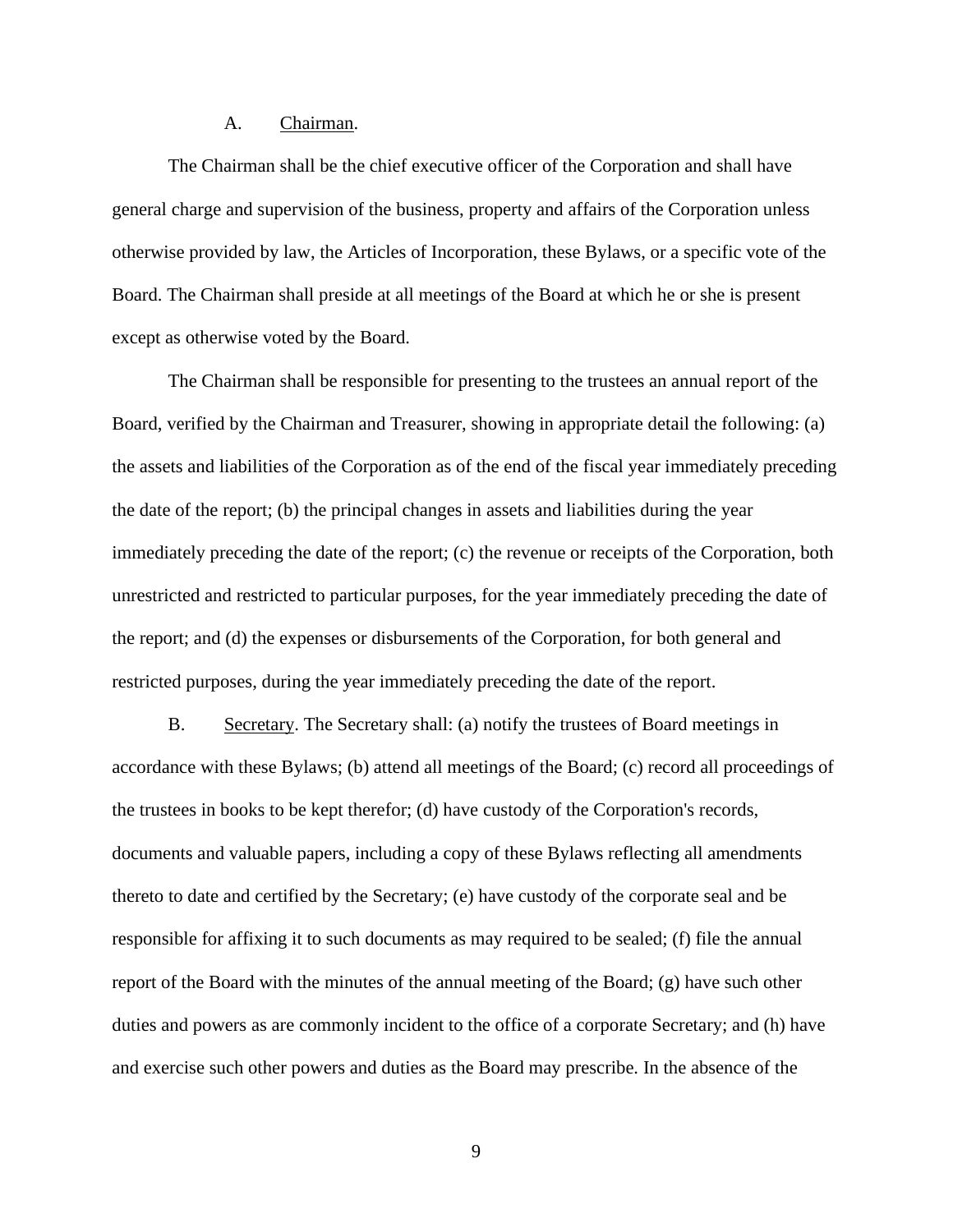Secretary from any meeting of the Board, another trustee may be chosen by vote of the meeting to act as temporary secretary and may record the proceedings thereof in the aforesaid books.

C. Treasurer. The Treasurer shall be the chief financial officer of the Corporation and shall be in charge of its funds and the disbursements thereof, subject to the Chairman and the Board, and shall have such duties and powers as are commonly incident to the office of a corporate treasurer and such other duties and powers as may be prescribed from time to time by the Board or by the Chairman. The Treasurer shall keep appropriate, complete and accurate books or records of account. The Treasurer shall be responsible to and shall report to the Board, but in the ordinary conduct of the Corporation's business, shall be under supervision of the Chairman. The Treasurer shall receive all funds for the Corporation, including local, state and federal funds and privately donated funds. The Treasurer shall make payments out of the same on proper orders approved by the Board and signed by the Chairman. The Treasurer may pay out such funds on orders which have been properly signed without the approval of the Board first having been secured for the payment of amounts owing under any contracts which shall previously have been approved by the Board, and by which prompt payment the Corporation will receive a discount or other advantage.

**4.4 Resignations**. Any officer of the Corporation may resign at any time by giving written notice to the Corporation by delivery thereof to the Chairman, the Secretary, or to a meeting of the Board.

**4.5**. **Removals**. The Board may, by affirmative vote of a majority of the trustees in office, remove from office the Chairman, the Secretary, the Treasurer or any other officer or agent of the Corporation whenever, in its judgment, the best interest of the Corporation will be served thereby, with or without cause, without prejudice to the contract rights, if any, of the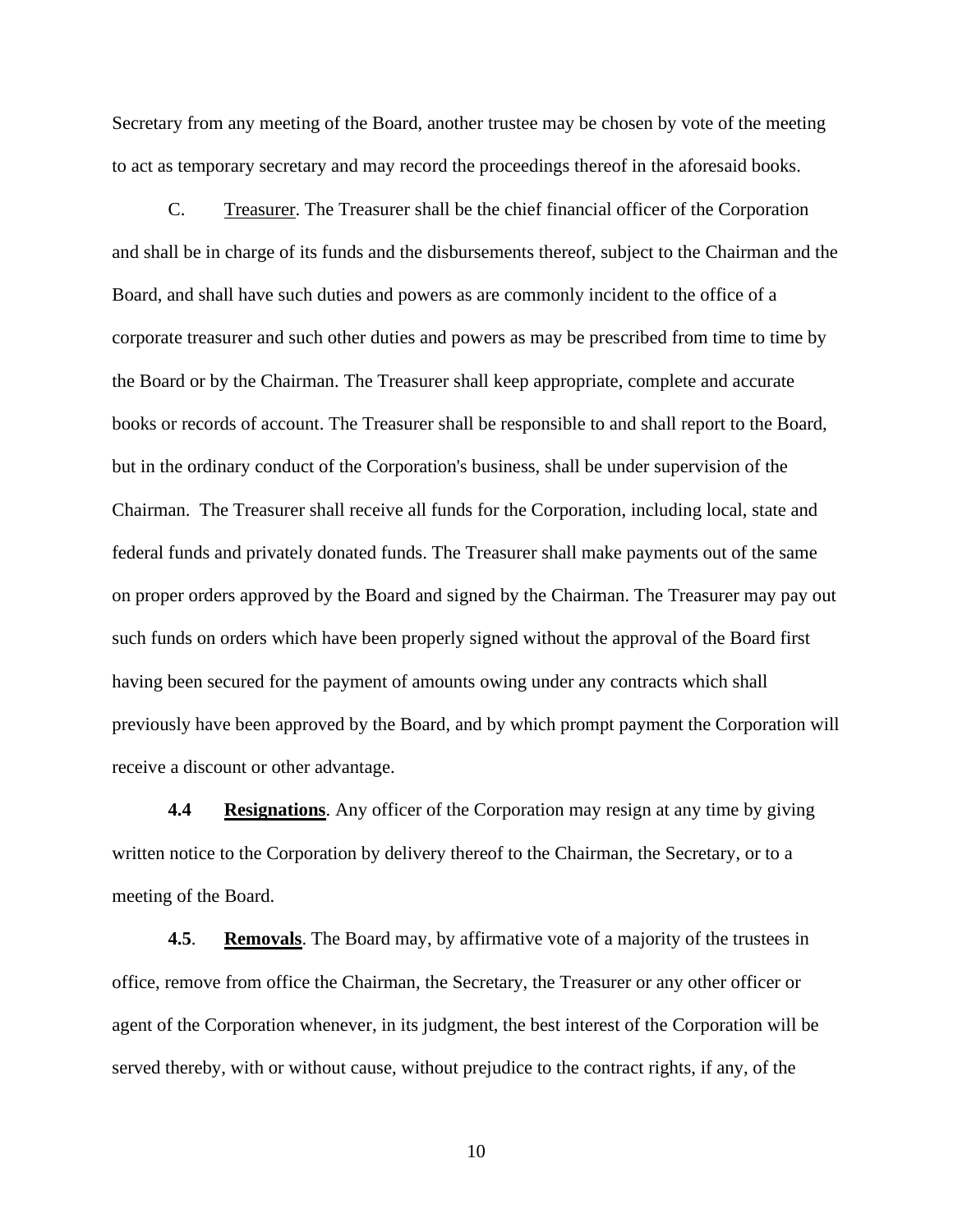individuals so being removed. Any officer may be removed for cause only after reasonable notice and opportunity to be heard.

**4.6**. **Vacancies**. If the office of any member of any committee or any other office becomes vacant, the Board may elect or appoint a successor or successors by vote of a majority of the trustees then in office. Each successor as an officer shall hold office for the unexpired term and until his or her successor shall be elected or appointed and qualified, or until he or she or she sooner dies, resigns, is removed or becomes disqualified.

**4.7**. **Compensation**. No Officer may receive from the Corporation any pay for services rendered to the Corporation.

**4.8 Term.** The officers and assistant officers of the Corporation shall hold office for a term of one year, commencing on January 1 of the year following the annual meeting at which such officer is elected, or as specified in the resolution electing or appointing such officer and until their successors are chosen and have qualified, unless they are sooner removed from office as provided by these Bylaws.

### **ARTICLE V CONTRACTS, LOANS, CHECKS, GIFTS AND DEPOSITS**

**5.1 Contracts**. Each member of the Board of Trustees and the Chief Executive Officer of the Corporation is authorized to, and the Board of Trustees may authorize any other officer or agent of the Corporation, in addition to the persons so authorized by these Bylaws, to enter into any contract or execute and deliver any instrument in the name of and on behalf of the Corporation, and such authority may be general or confined to specific instances.

**5.2 Borrowing**. No loan shall be contracted on behalf of the Corporation, and no evidence of indebtedness shall be issued in its name unless authorized by Resolution of the Board of Trustees. Such authorization may be general or confined to specific instances.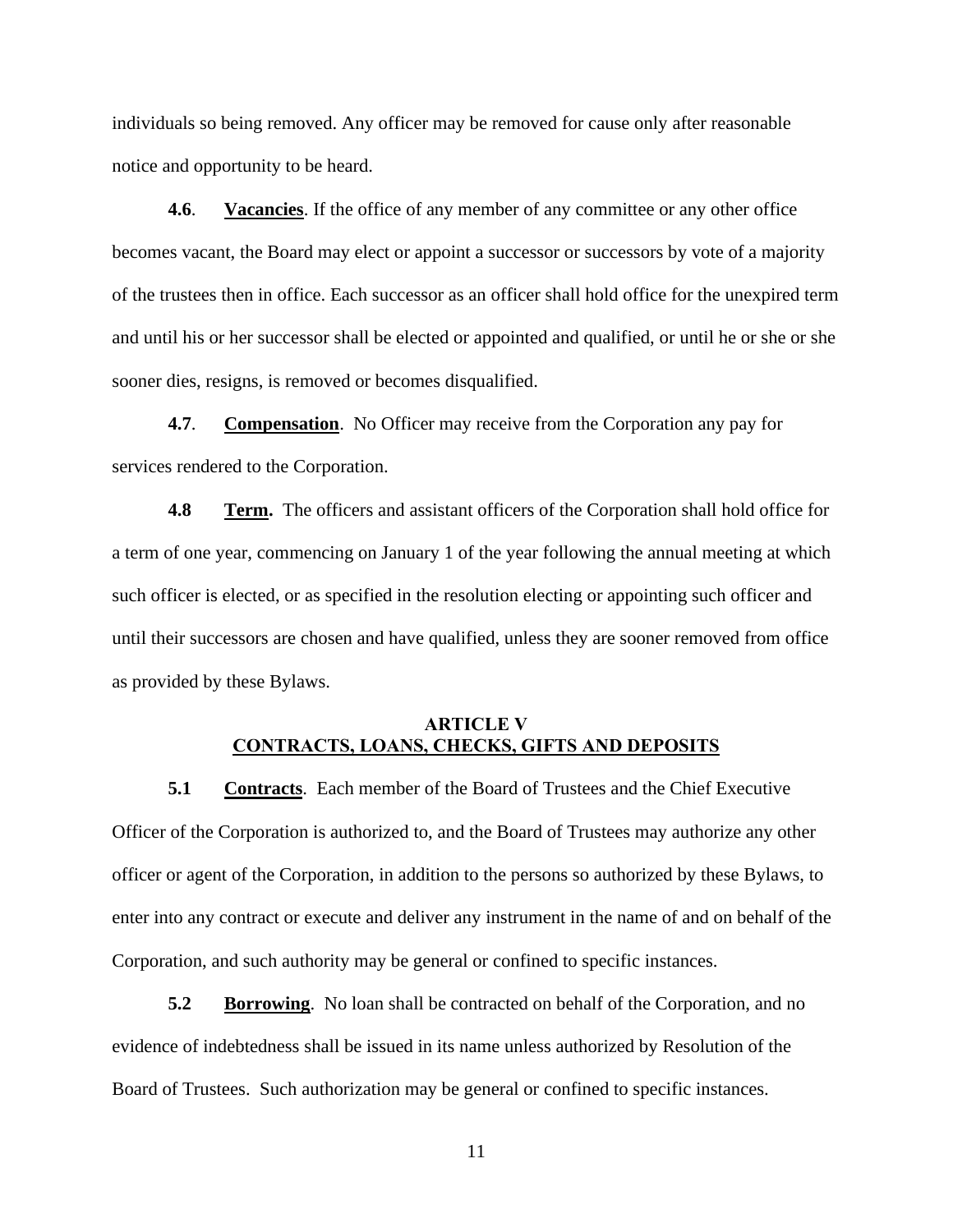**5.3 Checks, Drafts, Etc**. All checks, drafts, or other orders for the payment of money, notes or other evidences of indebtedness issued in the name of the Corporation shall be signed by such officer or officer's agent or agents of the Corporation as in such manner as shall from time to time be determined by Resolution of the Board of Trustees.

**5.4 Deposits**. All funds to the Corporation shall be deposited from time to time to the credit of the Corporation in such banks, trust companies or other depositories as the Board of Trustees may select.

#### **5.5 Source And Investment Of Funds**.

Funds for the operation of the Corporation and for the furtherance of its objectives and purposes may be derived from grants and allocations from governmental or private agencies or bodies, donations from public and private organizations, associations and individuals, and such other sources as may be approved by the Board. Except as otherwise provided by law or lawfully directed by any grantor or donor, and except as otherwise required by any written charter entered into by the Board, the Corporation may retain or dispose of all or any part of any real or personal property acquired by it and invest and reinvest any funds held by it according to the judgment of the Board, without being restricted to the class of investments which fiduciaries are or hereafter may be permitted by law to make.

## **ARTICLE VI PERSONAL LIABILITY OF TRUSTEES**

**6.1** Each trustee shall stand in a fiduciary relation to the Corporation and shall perform his or her duties as a trustee, including his or her duties as a member of any committee of the Board upon which he or she may serve, in good faith, in a manner he or she reasonably believes to be in the best interests of the Corporation, and with such care, including reasonably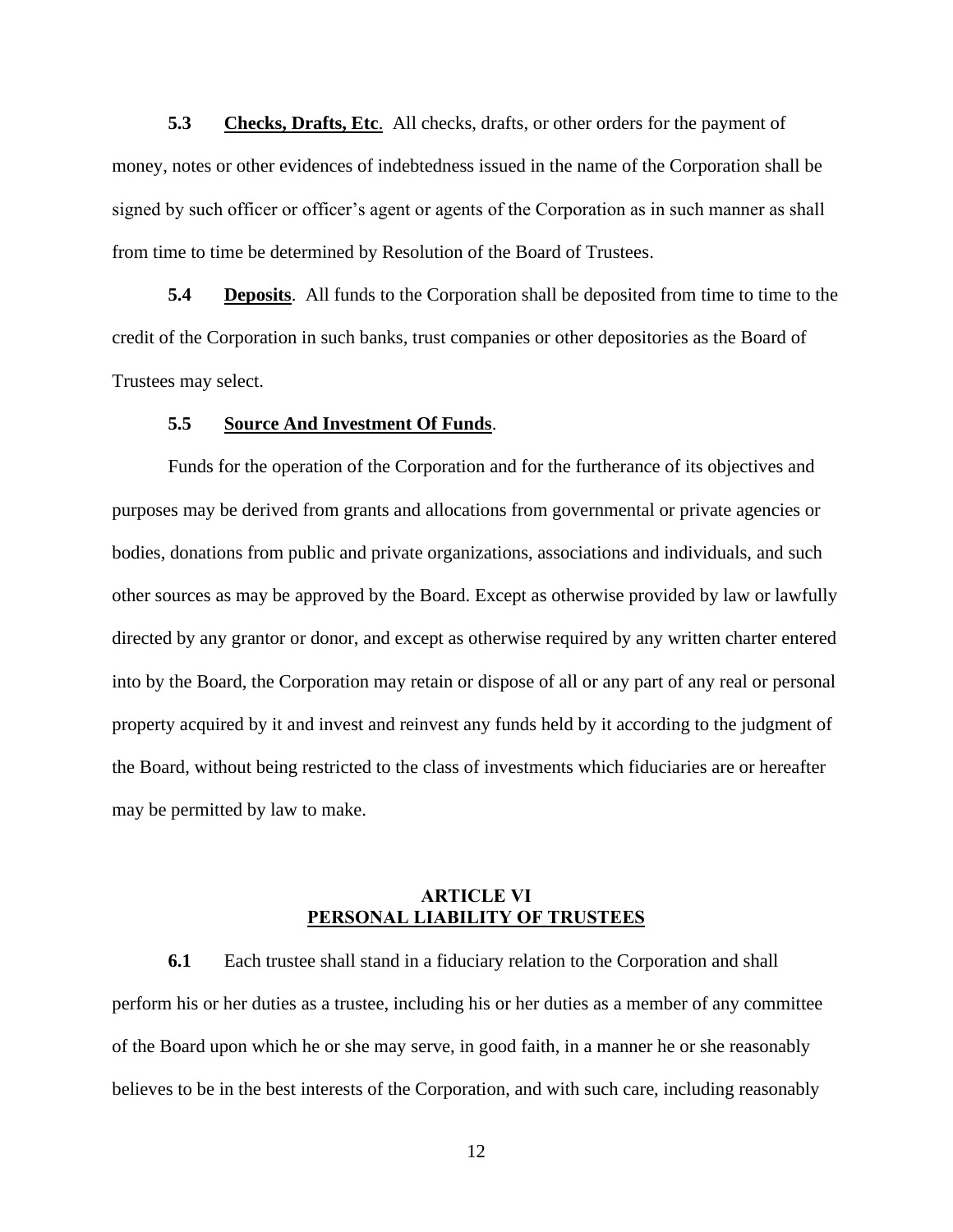inquiry, skill and diligence, as a person of ordinary prudence would use under similar circumstances. A trustee shall not be personally liable, as such, for monetary damages for any action taken unless: (1) the trustee has breached or failed to perform the fiduciary duties of his or her office as set forth in the preceding sentence or in Sections 5711 through 5717 of Title 15 of the Pennsylvania Consolidated Statutes, being 15 Pa.C.S. §§ 5711 through 5717; and (2) the breach or failure to perform constitutes self-dealing, willful misconduct or recklessness. Notwithstanding the foregoing, this Article IV shall not apply to: (a) the responsibility or liability of a trustee pursuant to any criminal statute; or (b) the liability of a trustee for the payment of taxes pursuant to federal, state, or local law.

# **ARTICLE VII NOTICES**

**7.1 Form of Notice**. Whenever written notice is required or permitted, by these Bylaws or otherwise, to be given to any person or entity, it may be given either personally or by sending a copy thereof by first class mail, postage prepaid, or by telegram, charges prepaid, or by overnight express delivery service, charges prepaid, to the address of the appropriate person or entity as it appears on the books of the corporation or by telecopier to the appropriate number. If the notice is sent by mail or telegraph or overnight express delivery, it shall be deemed to have been given when deposited in the United States Mail or with a telegraph office for transmission or delivered to the overnight express delivery service. If the notice is sent by telecopier, it shall be deemed to have been given when confirmation by the recipient is received by the sender.

**7.2 Waiver of Notice**. Whenever a written notice is required, by these Bylaws or otherwise, a waiver of such notice in writing, signed by the person or persons or on behalf of the entity or entities entitled to receive the notice shall be deemed equivalent to the giving of such notice, whether the waiver is signed before or after the time required for such notice. Except as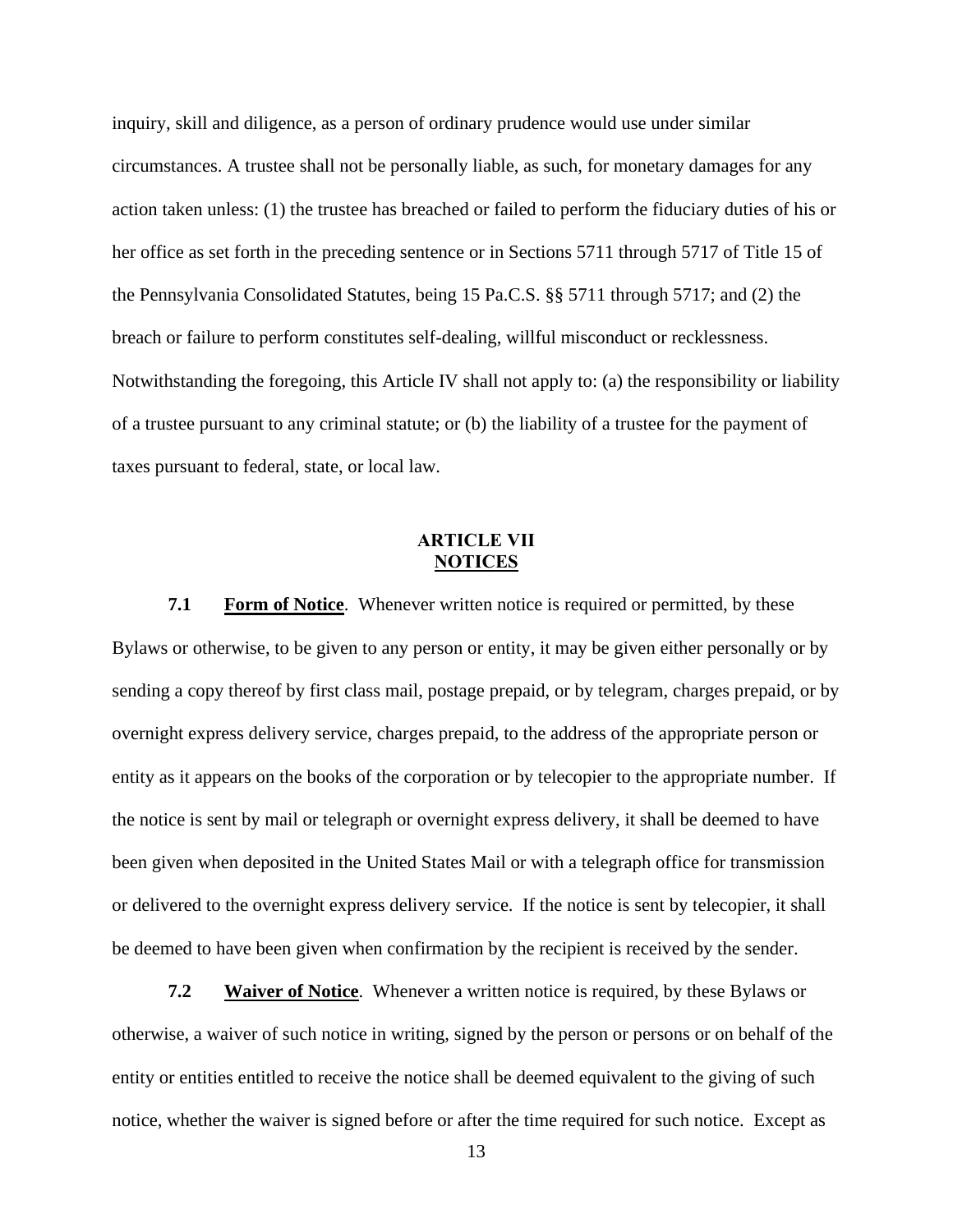otherwise required by law, the waiver of notice need not state the business to be transacted at nor the purpose of the meeting, except that the waiver of notice of a special meeting of the Board of Trustees shall specify the general nature of the business to be transacted at the meeting. Attendance at any meeting shall constitute waiver of notice of such meeting, except where a person attends a meeting for the express purpose of objecting, at the beginning of the meeting, to the transaction of business because the meeting was not called or convened upon proper notice.

## **ARTICLE VIII DISSOLUTION**

**8.1 Dissolution**. In the event of dissolution or winding-up of the Corporation, the Corporation's assets, after all debts and expenses have been paid or provided for, shall be distributed exclusively to charitable, religious, scientific, literary, or educational organizations which would then qualify under the provisions of Section  $501(c)(3)$  of the Code.

# **ARTICLE IX LIMITATION OF LIABILITY AND INDEMNIFICATION**

**9.1 Third Party Actions.** The Corporation shall indemnify any person who was or is a party or is threatened to be made a party to any threatened, pending or completed action, suit or proceeding, whether civil, criminal, administrative or investigative (other than an action by or in the right of the Corporation) by reason of the fact that the person is or was a Trustee or officer of the Corporation, or is or was serving at the request of the Corporation as a Trustee, officer or representative of another Corporation, partnership, joint venture, trust or other enterprise, against expenses (including attorneys' fees), judgments, fines and amounts paid in settlement, actually and reasonably incurred by the person in connection with such threatened, pending or completed action, suit or proceeding.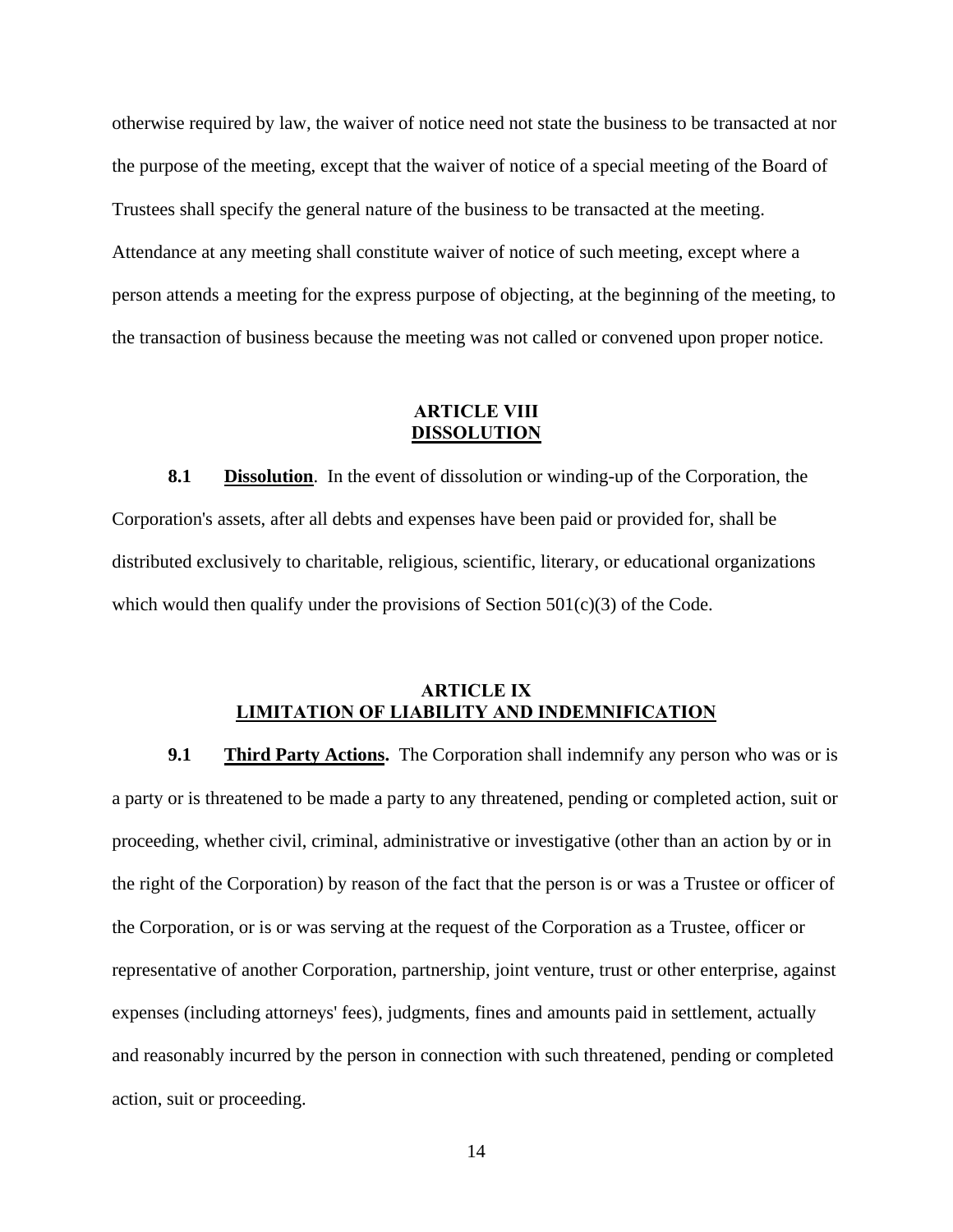**9.2 Derivative Actions.** The Corporation shall indemnify any person who was or is a party or is threatened to be made a party to any threatened, pending or completed action or suit by or in the right of the Corporation to procure a judgment in its favor by reason of the fact that the person is or was an employee, Trustee or officer of the Corporation, or is or was serving at the request of the Corporation as a Trustee, officer or representative of another Corporation, partnership, joint venture, trust or other enterprise, against expenses (including attorneys' fees), judgments, fines and amounts paid in settlement, actually and reasonably incurred by the person in connection with such threatened, pending or completed action or suit.

**9.3 Procedure for Effecting Indemnification.** Indemnification under Sections 9.01 or 9.02 shall be automatic and shall not require any determination that indemnification is proper, except that no indemnification shall be made in any case where the act or failure to act giving rise to the claim for indemnification is determined by a court to have constituted willful misconduct or recklessness.

**9.4 Advancing Expenses.** Expenses incurred by a person entitled to be indemnified under this Article shall be paid by the Corporation in advance of the final disposition of any action, suit or proceeding upon receipt of an undertaking by or on behalf of such person to repay such amount if it shall ultimately be determined by a court of competent jurisdiction that he or she is not entitled to be indemnified by the Corporation.

**9.5 Indemnification of Employees, Agents and Other Representatives**. The Corporation may, at the discretion and to the extent determined by the Board of Trustees of the Corporation, (i) indemnify any person who neither is nor was a Trustee or officer of the Corporation but who is or was a party or is threatened to be made a party to any threatened, pending or completed action, suit or proceeding, whether civil, criminal, administrative or investigative (and whether brought by or in the right of the Corporation), by reason of the fact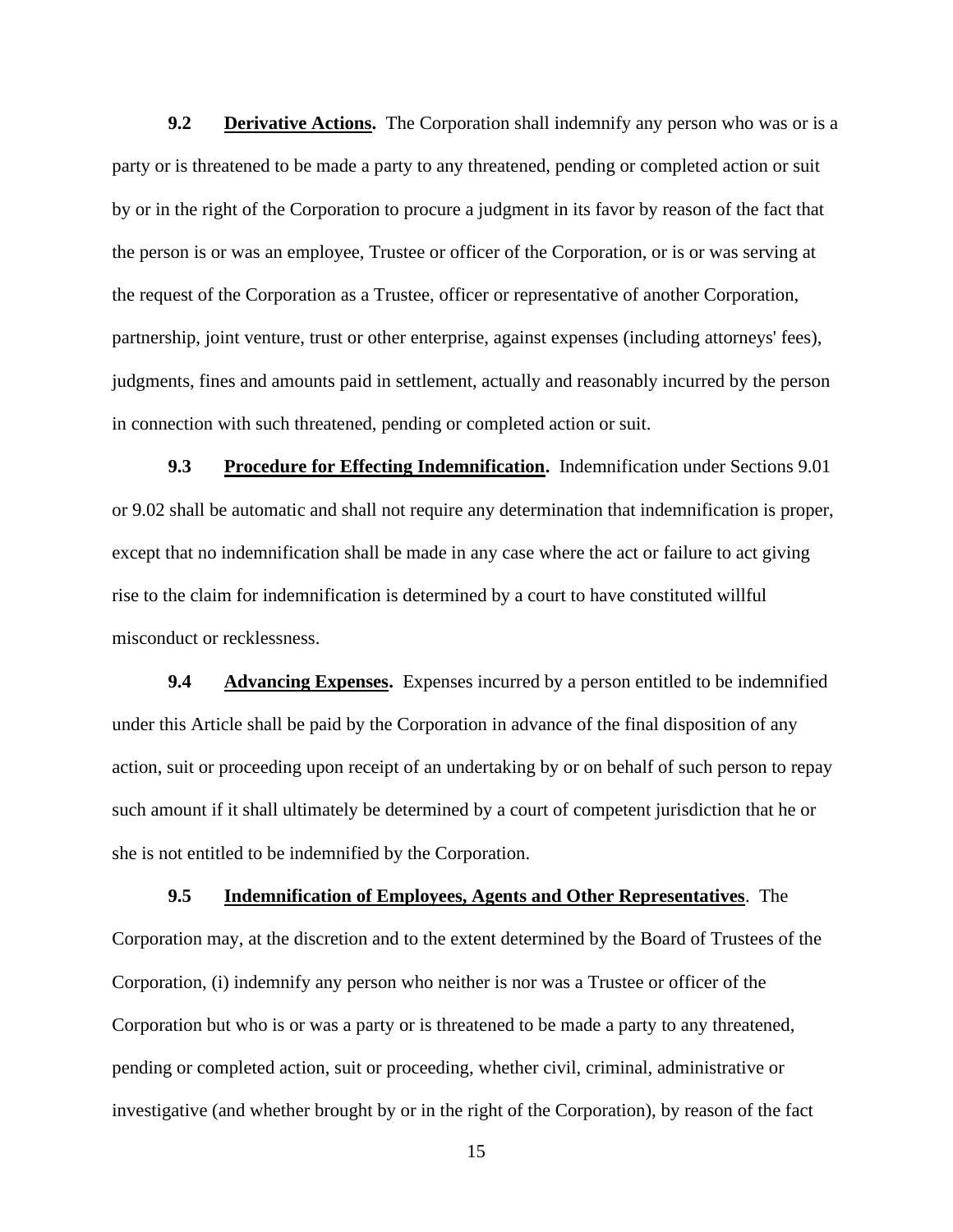that the person is or was an employee, agent or other representative of the Corporation, against expenses (including attorneys' fees), judgments, fines and amounts paid in settlement, actually and reasonably incurred by the person in connection with such threatened, pending or completed action, suit or proceeding and (ii) pay such expenses in advance of the final disposition of such action, suit or proceeding, upon receipt of an undertaking of the kind described in Section 9.4.

**9.6 Rights to Indemnification.** Any amendment or modification of these Bylaws that has the effect of limiting a person's rights to indemnification with respect to any act or failure to act occurring prior to the date of adoption of such amendment or modification shall not be effective as to that person unless he or she consents in writing to be bound by the amendment or modification. The indemnification and advancement of expenses provided by or granted pursuant to these Bylaws to a person shall inure to the benefit of the heirs, executors and administrators of such person.

## **ARTICLE X MISCELLANEOUS**

**10.1 Corporate Records**. The Corporation shall keep a record of the proceedings of the Board of Trustees, a copy of the Bylaws, and all amendments thereto, certified by the Secretary and appropriate, complete and accurate books and records of accounts, which records shall be kept at either the registered office of the Corporation and/or at such other reasonably accessible place as the Secretary may determine.

**10.2 Fiscal Year**. The fiscal year of the Corporation shall end June 30 or as the Board of Trustees may determine.

**10.3 Execution of Written Instruments**. After authorization in the manner provided by law or in these Bylaws, all contracts, deeds, mortgages, obligations, documents and